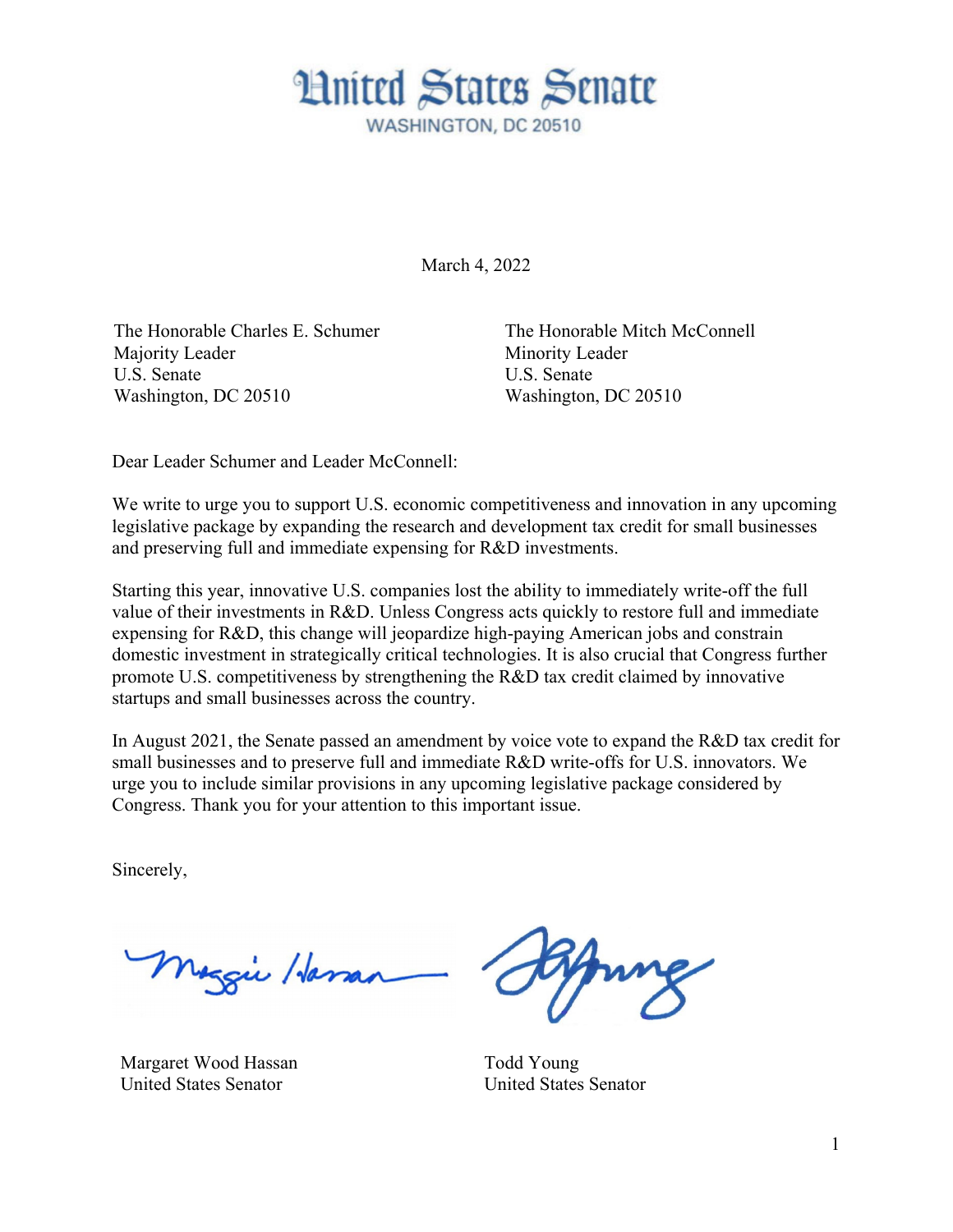

WASHINGTON, DC 20510

athering (Sta

Catherine Cortez Masto United States Senator

Kyrsten Sinema United States Senator

Jeanne Shakeen

Jeanne Shaheen United States Senator

**D**ianne Feinstein United States Senator

Mark Kelly United States Senator

Roger W. Marshall

Roger Marshall, M.D. United States Senator

 $\frac{1}{2}$  /

Marco Rubio United States Senator

Roger F. Wicker United States Senator

Jerry Moran

Jerry Moran United States Senator

John Boozman United States Senator